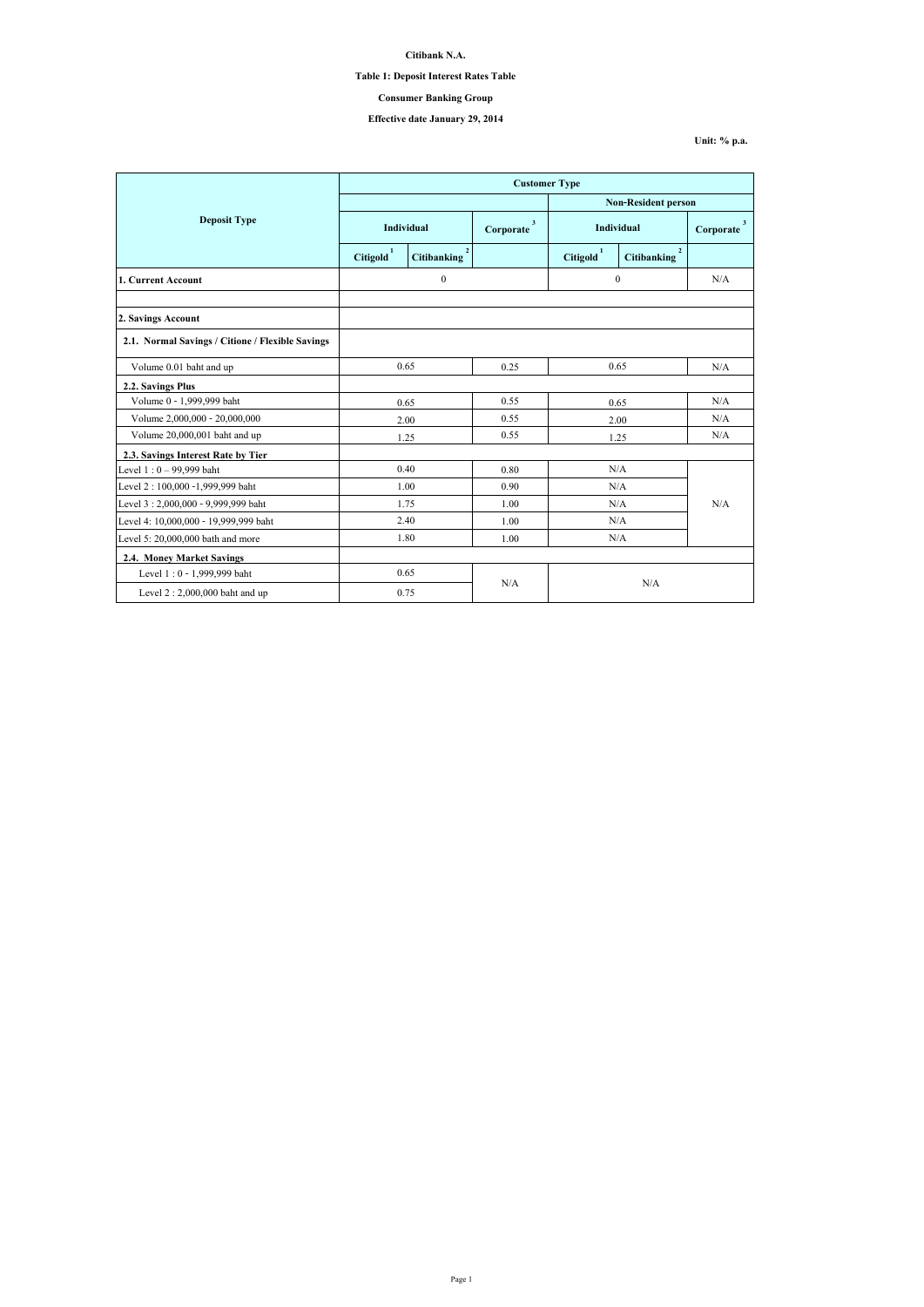## **Citibank N.A.**

# **Table 1: Deposit Interest Rates Table**

# **Effective date January 29, 2014**

|                                                      | <b>Customer Type</b>  |                                      |                             |                            |                                   |                          |  |
|------------------------------------------------------|-----------------------|--------------------------------------|-----------------------------|----------------------------|-----------------------------------|--------------------------|--|
|                                                      |                       |                                      |                             | <b>Non-Resident person</b> |                                   |                          |  |
| <b>Deposit Type</b>                                  | Individual            |                                      | 3 <sup>1</sup><br>Corporate | Individual                 |                                   | $3^{\circ}$<br>Corporate |  |
|                                                      | Citigold <sup>1</sup> | $\overline{2}$<br><b>Citibanking</b> |                             | Citigold <sup>1</sup>      | $2^{\circ}$<br><b>Citibanking</b> |                          |  |
| 3. Time Deposit                                      |                       |                                      |                             |                            |                                   |                          |  |
| 3.1 Normal Time Deposit -                            |                       |                                      |                             |                            |                                   |                          |  |
| Minimum opening account 100,000 Baht                 |                       |                                      |                             |                            |                                   |                          |  |
| <b>3-Month Tenors</b>                                |                       |                                      |                             |                            |                                   |                          |  |
| Volume 100,000 Baht and up                           |                       | 1.70                                 | 1.45                        |                            | N/A                               |                          |  |
| <b>6-Month Tenors</b>                                |                       |                                      |                             |                            |                                   |                          |  |
| Volume 100,000 Baht and up                           |                       | 1.75                                 | 1.50                        |                            | 1.75                              | N/A                      |  |
| 9-Month Tenors                                       |                       |                                      |                             |                            |                                   |                          |  |
| Volume 100,000 Baht and up                           |                       | 1.80                                 | 1.55                        |                            | 1.80                              | N/A                      |  |
| <b>12-Month Tenors</b>                               |                       |                                      |                             |                            |                                   |                          |  |
| Volume 100,000 Baht and up                           |                       | 1.80                                 | 1.55                        |                            | 1.80                              | N/A                      |  |
| <b>18-Month Tenors</b>                               |                       |                                      |                             |                            |                                   |                          |  |
| Volume 100,000 Baht and up                           |                       | 1.90                                 | 1.65                        |                            | 1.90                              | N/A                      |  |
| <b>24-Month Tenors</b>                               |                       |                                      |                             |                            |                                   |                          |  |
| Volume 100,000 Baht and up                           | 2.00                  |                                      | 1.75                        | 2.00                       |                                   | N/A                      |  |
| <b>36-Month Tenors</b>                               |                       |                                      |                             |                            |                                   |                          |  |
| Volume 100,000 baht and up                           | 2.10                  |                                      | 1.85                        | 2.10                       |                                   | N/A                      |  |
| <b>48-Month Tenors</b>                               |                       |                                      |                             |                            |                                   |                          |  |
| Volume 100,000 baht and up                           |                       | 2.20                                 | 1.95                        |                            | 2.20                              | N/A                      |  |
| <b>60-Month Tenors</b>                               |                       |                                      |                             |                            |                                   |                          |  |
| Volume 100,000 baht and up                           |                       | 2.25                                 | 2.00                        |                            | 2.25                              | N/A                      |  |
|                                                      |                       |                                      |                             |                            |                                   |                          |  |
| 3.2 Normal Time Deposit Online -                     |                       |                                      |                             |                            |                                   |                          |  |
| Minimum opening account 100,000 Baht                 |                       |                                      |                             |                            |                                   |                          |  |
| <b>3-Month Tenors</b>                                |                       |                                      |                             |                            |                                   |                          |  |
| Volume 100,000 Baht and up                           |                       | 1.80                                 | N/A                         |                            | 1.80                              | N/A                      |  |
| <b>6-Month Tenors</b>                                |                       |                                      |                             |                            |                                   |                          |  |
| Volume 100,000 Baht and up                           |                       | 1.75                                 | N/A                         |                            | 1.75                              | N/A                      |  |
| 9-Month Tenors                                       |                       |                                      |                             |                            |                                   |                          |  |
| Volume 100,000 Baht and up                           |                       | 1.80                                 | N/A                         |                            | 1.80                              | N/A                      |  |
| <b>12-Month Tenors</b>                               |                       |                                      |                             |                            |                                   |                          |  |
| Volume 100,000 Baht and up                           |                       | 1.80                                 | N/A                         |                            | 1.80                              | N/A                      |  |
| <b>18-Month Tenors</b>                               |                       |                                      |                             |                            |                                   |                          |  |
| Volume 100,000 Baht and up<br><b>24-Month Tenors</b> |                       | 1.90                                 | N/A                         | 1.90                       |                                   | N/A                      |  |
| Volume 100,000 Baht and up                           |                       | 2.00                                 | N/A                         |                            | 2.00                              | N/A                      |  |
| <b>36-Month Tenors</b>                               |                       |                                      |                             |                            |                                   |                          |  |
| Volume 100,000 baht and up                           |                       | 2.10                                 | N/A                         |                            | 2.10                              | N/A                      |  |
| <b>48-Month Tenors</b>                               |                       |                                      |                             |                            |                                   |                          |  |
| Volume 100,000 baht and up                           |                       | 2.20                                 | N/A                         |                            | 2.20                              | N/A                      |  |
| <b>60-Month Tenors</b>                               |                       |                                      |                             |                            |                                   |                          |  |
| Volume 100,000 baht and up                           |                       | 2.25                                 | N/A                         |                            | 2.25                              | N/A                      |  |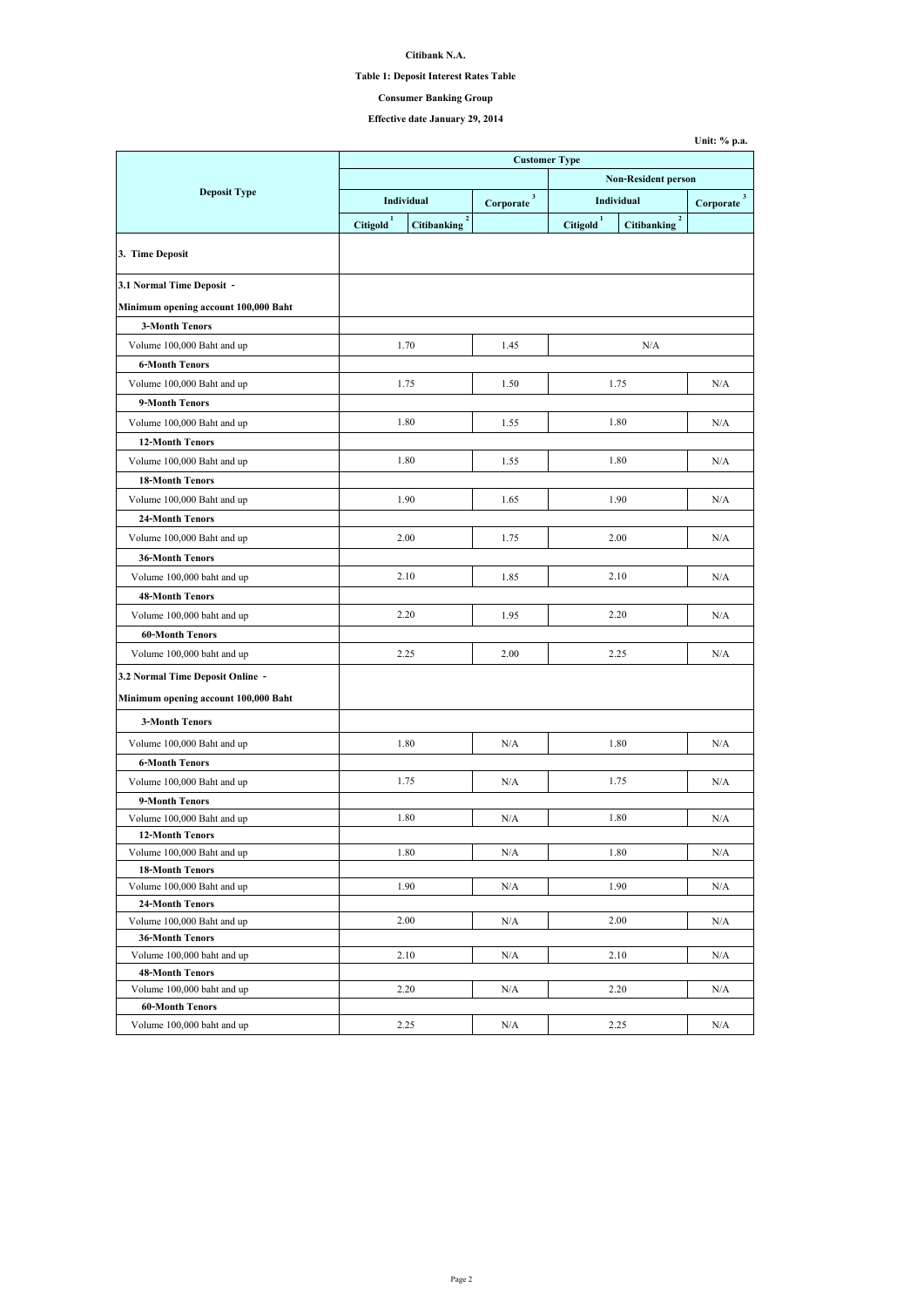# **Citibank N.A.**

## **Table 1: Deposit Interest Rates Table**

# **Effective date January 29, 2014**

|                                    |                       |                    | <b>Customer Type</b>       |                       |                                      |                           |  |  |
|------------------------------------|-----------------------|--------------------|----------------------------|-----------------------|--------------------------------------|---------------------------|--|--|
|                                    |                       |                    | <b>Non-Resident person</b> |                       |                                      |                           |  |  |
| <b>Deposit Type</b>                | Individual            |                    | $\mathbf{3}$<br>Corporate  | <b>Individual</b>     |                                      | $\mathbf{3}$<br>Corporate |  |  |
|                                    | Citigold <sup>1</sup> | <b>Citibanking</b> |                            | Citigold <sup>1</sup> | $\overline{2}$<br><b>Citibanking</b> |                           |  |  |
| 3.3 Periodic Time Deposit-         |                       |                    |                            |                       |                                      |                           |  |  |
| <b>Monthly Interest Paid</b>       |                       |                    |                            |                       |                                      |                           |  |  |
| <b>6-Month Tenors</b>              |                       |                    |                            |                       |                                      |                           |  |  |
| Volume 200,000 baht and up         |                       | 1.00               |                            | N/A                   |                                      |                           |  |  |
| 9-Month Tenors                     |                       |                    |                            |                       |                                      |                           |  |  |
| Volume 200,000 baht and up         |                       | 1.25               |                            | N/A                   |                                      |                           |  |  |
| <b>12-Month Tenors</b>             |                       |                    |                            |                       |                                      |                           |  |  |
| Volume 200,000 baht and up         |                       | 1.50               |                            | N/A                   |                                      |                           |  |  |
| <b>18-Month Tenors</b>             |                       |                    |                            |                       |                                      |                           |  |  |
| Volume 200,000 baht and up         |                       | 1.60               |                            | N/A                   |                                      |                           |  |  |
| <b>24-Month Tenors</b>             |                       |                    |                            |                       |                                      |                           |  |  |
| Volume 200,000 baht and up         |                       | 1.70               |                            | N/A                   |                                      |                           |  |  |
| <b>36-Month Tenors</b>             |                       |                    |                            |                       |                                      |                           |  |  |
| Volume 200,000 baht and up         |                       | 1.80               |                            | N/A                   |                                      |                           |  |  |
| <b>48-Month Tenors</b>             |                       |                    |                            |                       |                                      |                           |  |  |
| Volume 200,000 baht and up         |                       | 1.90               |                            | N/A                   |                                      |                           |  |  |
| <b>60-Month Tenors</b>             |                       |                    |                            |                       |                                      |                           |  |  |
| Volume 200,000 baht and up         |                       | 2.00               |                            | N/A                   |                                      |                           |  |  |
| <b>Quarterly Interest Paid</b>     |                       |                    |                            |                       |                                      |                           |  |  |
| <b>12-Month Tenors</b>             |                       |                    |                            |                       |                                      |                           |  |  |
| Volume 200,000 baht and up         |                       | 1.50               |                            | N/A                   |                                      |                           |  |  |
| <b>18-Month Tenors</b>             |                       |                    |                            |                       |                                      |                           |  |  |
| Volume 200,000 baht and up         |                       | 1.60               |                            | N/A                   |                                      |                           |  |  |
| <b>24-Month Tenors</b>             |                       |                    |                            |                       |                                      |                           |  |  |
| Volume 200,000 baht and up         |                       | 1.70               |                            | N/A                   |                                      |                           |  |  |
| <b>36-Month Tenors</b>             |                       |                    |                            |                       |                                      |                           |  |  |
|                                    |                       |                    |                            |                       |                                      |                           |  |  |
| Volume 200,000 baht and up         |                       | 1.80               |                            | N/A                   |                                      |                           |  |  |
| <b>48-Month Tenors</b>             |                       |                    |                            |                       |                                      |                           |  |  |
| Volume 200,000 baht and up         |                       | 1.90               |                            | N/A                   |                                      |                           |  |  |
| <b>60-Month Tenors</b>             |                       |                    |                            |                       |                                      |                           |  |  |
| Volume 200,000 baht and up         |                       | 2.00               |                            | N/A                   |                                      |                           |  |  |
|                                    |                       |                    |                            |                       |                                      |                           |  |  |
| <b>Semi Annually Interest Paid</b> |                       |                    |                            |                       |                                      |                           |  |  |
| <b>12-Month Tenors</b>             |                       |                    |                            |                       |                                      |                           |  |  |
| Volume 200,000 baht and up         |                       | 1.50               |                            | N/A                   |                                      |                           |  |  |
| <b>18-Month Tenors</b>             |                       |                    |                            |                       |                                      |                           |  |  |
| Volume 200,000 baht and up         |                       | 1.60               |                            | N/A                   |                                      |                           |  |  |
| <b>24-Month Tenors</b>             |                       |                    |                            |                       |                                      |                           |  |  |
| Volume 200,000 baht and up         |                       | 1.70               | N/A                        |                       |                                      |                           |  |  |
| <b>36-Month Tenors</b>             |                       |                    |                            |                       |                                      |                           |  |  |
| Volume 200,000 baht and up         |                       | 1.80               |                            | N/A                   |                                      |                           |  |  |
| <b>48-Month Tenors</b>             |                       |                    |                            |                       |                                      |                           |  |  |
| Volume 200,000 baht and up         |                       | 1.90               |                            | N/A                   |                                      |                           |  |  |
| <b>60-Month Tenors</b>             |                       |                    |                            |                       |                                      |                           |  |  |
| Volume 200,000 baht and up         |                       | 2.00               |                            | N/A                   |                                      |                           |  |  |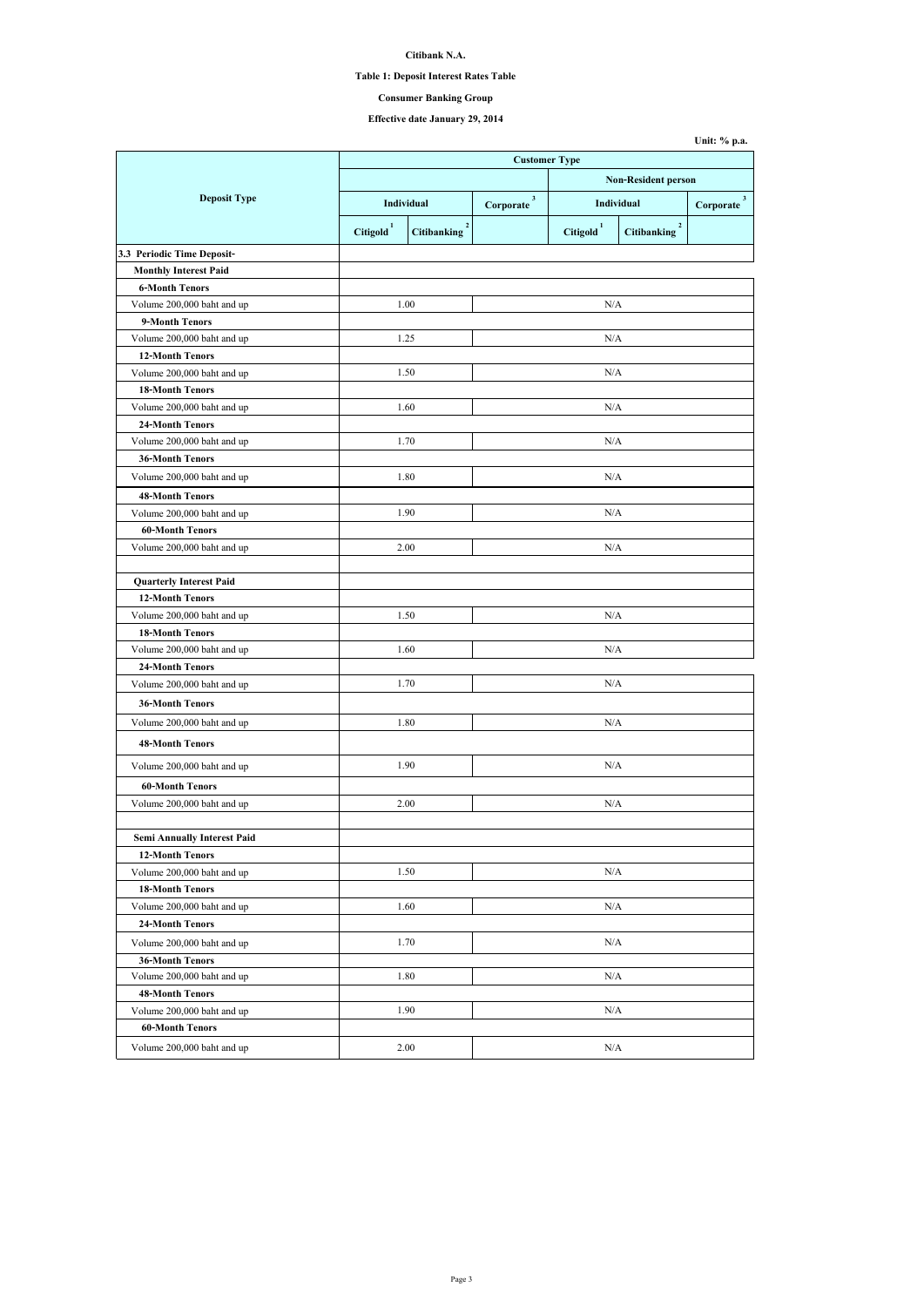| Unit: $\%$ p.a. |  |  |
|-----------------|--|--|
|-----------------|--|--|

## **Citibank N.A.**

# **Table 1: Deposit Interest Rates Table**

# **Effective date January 29, 2014**

|                                       | <b>Customer Type</b>  |                                      |     |                                                |                                   |                           |
|---------------------------------------|-----------------------|--------------------------------------|-----|------------------------------------------------|-----------------------------------|---------------------------|
|                                       |                       | <b>Non-Resident person</b>           |     |                                                |                                   |                           |
| <b>Deposit Type</b>                   |                       | <b>Individual</b>                    |     | $\mathbf{3}$<br><b>Individual</b><br>Corporate |                                   | $\mathbf{3}$<br>Corporate |
|                                       | Citigold <sup>1</sup> | $\overline{2}$<br><b>Citibanking</b> |     | Citigold <sup>1</sup>                          | $\mathbf 2$<br><b>Citibanking</b> |                           |
| <b>Annually Interest Paid</b>         |                       |                                      |     |                                                |                                   |                           |
| <b>24-Month Tenors</b>                |                       |                                      |     |                                                |                                   |                           |
| Volume 200,000 baht and up            |                       | 1.70                                 |     | N/A                                            |                                   |                           |
| <b>36-Month Tenors</b>                |                       |                                      |     |                                                |                                   |                           |
| Volume 200,000 baht and up            |                       | 1.80                                 |     | N/A                                            |                                   |                           |
| <b>48-Month Tenors</b>                |                       |                                      |     |                                                |                                   |                           |
| Volume 200,000 baht and up            |                       | 1.90                                 |     | N/A                                            |                                   |                           |
| <b>60-Month Tenors</b>                |                       |                                      |     |                                                |                                   |                           |
| Volume 200,000 baht and up            |                       | 2.00                                 | N/A |                                                |                                   |                           |
| 3.4 Rising Rate Time Deposit -        |                       |                                      |     |                                                |                                   |                           |
| <b>24-Month Tenors</b>                |                       |                                      |     |                                                |                                   |                           |
| Volume 500,000 baht and up            |                       |                                      |     |                                                |                                   |                           |
| 1st 6-month                           |                       | 1.00                                 |     |                                                |                                   |                           |
| 2nd 6-month                           |                       | 1.25                                 |     |                                                |                                   |                           |
| 3rd 6-month                           |                       | 2.50                                 | N/A |                                                |                                   |                           |
| 4th 6-month                           |                       | 4.00                                 |     |                                                |                                   |                           |
| Effective Interest Rate is 2.19% p.a. |                       |                                      |     |                                                |                                   |                           |
|                                       |                       |                                      |     |                                                |                                   |                           |
|                                       |                       |                                      |     |                                                |                                   |                           |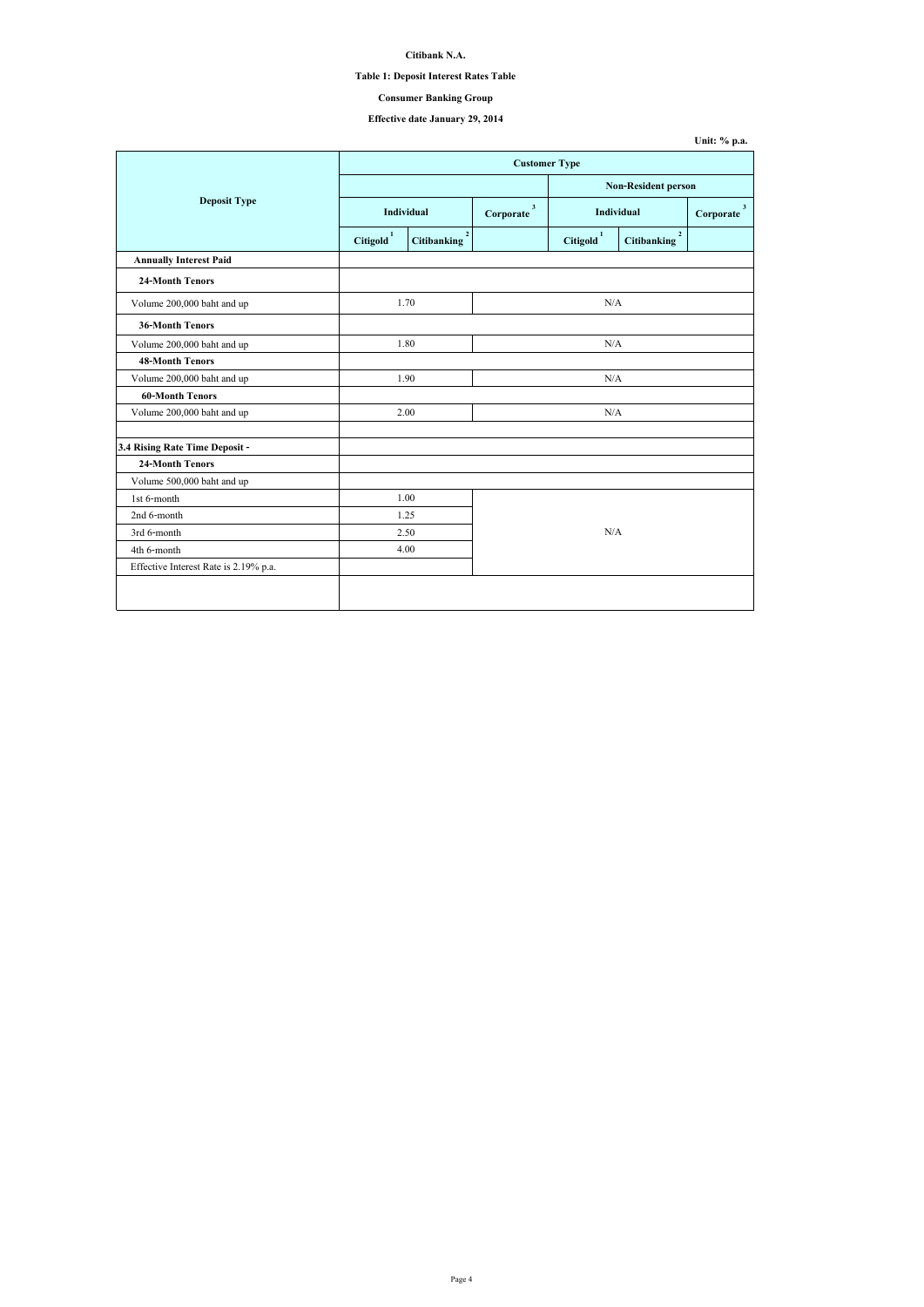# **Citibank N.A.**

## **Table 1: Deposit Interest Rates Table**

# **Effective date January 29, 2014**

|                                       | <b>Customer Type</b>  |                                      |                           |                       |                                      |                           |  |
|---------------------------------------|-----------------------|--------------------------------------|---------------------------|-----------------------|--------------------------------------|---------------------------|--|
| <b>Deposit Type</b>                   |                       | <b>Non-Resident person</b>           |                           |                       |                                      |                           |  |
|                                       |                       | Individual                           | $\mathbf{3}$<br>Corporate |                       | <b>Individual</b>                    | $\mathbf{3}$<br>Corporate |  |
|                                       | Citigold <sup>1</sup> | $\overline{2}$<br><b>Citibanking</b> |                           | Citigold <sup>1</sup> | $\overline{2}$<br><b>Citibanking</b> |                           |  |
| 3.5 Flexible Time Deposit Enhancement |                       |                                      |                           |                       |                                      |                           |  |
| 2.5-Month Tenors (10 weeks)           |                       |                                      |                           |                       |                                      |                           |  |
| Volume 200,000 baht and up            |                       | 1.10                                 | N/A                       |                       |                                      |                           |  |
| <b>3-Month Tenors</b>                 |                       |                                      |                           |                       |                                      |                           |  |
| Volume 200,000 baht and up            | 1.90                  |                                      | N/A                       |                       |                                      |                           |  |
| <b>6-Month Tenors</b>                 |                       |                                      |                           |                       |                                      |                           |  |
| Volume 200,000 baht and up            | 1.95                  |                                      | N/A                       |                       |                                      |                           |  |
| 9-Month Tenors                        |                       |                                      |                           |                       |                                      |                           |  |
| Volume 200,000 baht and up            |                       | 2.00                                 |                           | N/A                   |                                      |                           |  |
| <b>10-Month Tenors</b>                |                       |                                      |                           |                       |                                      |                           |  |
| Volume 200,000 baht and up            | 1.50                  |                                      | N/A                       |                       |                                      |                           |  |
| <b>12-Month Tenors</b>                |                       |                                      |                           |                       |                                      |                           |  |
| Volume 200,000 baht and up            |                       | 2.00                                 | N/A                       |                       |                                      |                           |  |
| <b>18-Month Tenors</b>                |                       |                                      |                           |                       |                                      |                           |  |
| Volume 200,000 baht and up            |                       | 2.10                                 |                           | N/A                   |                                      |                           |  |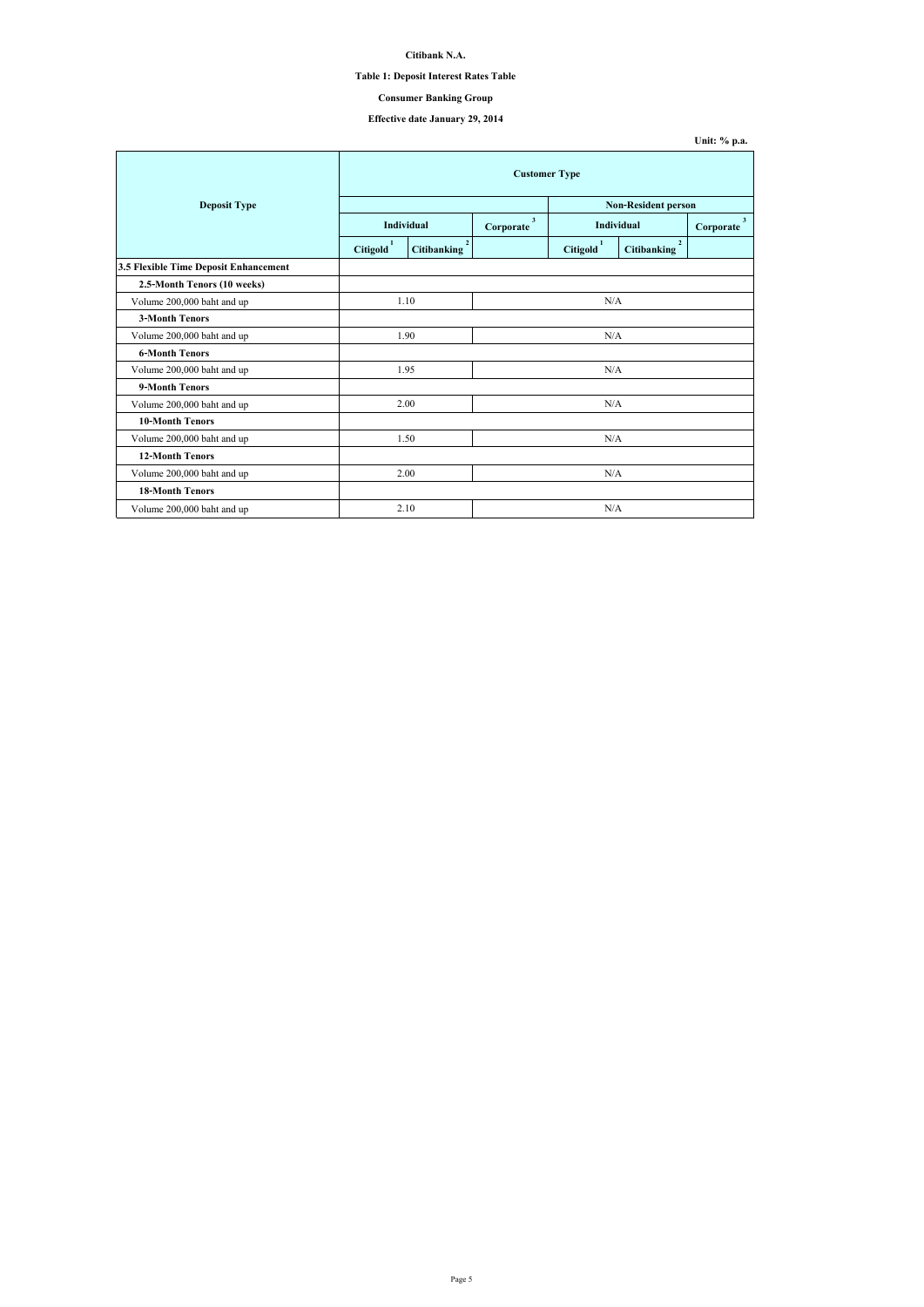#### **Citibank N.A.**

### **Table 1: Deposit Interest Rates Table**

**Effective date January 29, 2014**

**Consumer Banking Group**

**Terms and conditions for interest payment.**

o This table is only for Consumer banking

- Saturday Sunday with the deposit in cash via Cash Deposit Machine as the bank does not provide Teller Counter services, or in case the customer deposit in cheque, Citibank will post the ledger and start to calculate the interest for the mentioned amount on the next business day of the normal banking days on Monday - Friday. In case of the deposit in cheque, the amount will be effective only if the cheque is completely cleared. o For the case that customer opens Current Account or Savings Account, which are the accounts that Citibank specially services on
- o In case of withdrawal before maturity for Normal Time Deposit, Periodic Time Deposit, Rising Rate Time Deposit, Flexible Time Deposit (Original),

Flexible Time Deposit Enhancement and Bill of Exchange, the interest rate will pay according to the condition, or subject to Management Approvals.

- o Terms and conditions for Normal Time Deposit, Periodic Time deposit and Rising Rate Time deposit in case of withdrawal before maturity are as following
	- o Deposit length of less than 3 months: No interest payment.
	- o Deposit length of 3 months or more: Citibank will pay interest, based on savings account interest rate on the withdrawal date, but not more than 1% p.a. For accounts with periodic interest payment, Citibank will deduct the excess interest rates paid from the principal amount.
	- o Interest payments are exempted for corporate accounts with withdrawals before the time deposit maturity.
	- o For Rising Rate time deposit accounts with deposit length of 3 months or more, Citibank will pay interest by deducting
- o Interest rate calculations for time deposits are based on non-accumulated interest calculations.
- o For non-resident THB accounts, Citibank will not pay interest rates for all THB saving accounts.
- o For non-resident THB accounts, Citibank will open only Normal Time deposit accounts with 6-month tenors or longer.
- o Savings Plus accounts is a special account with higher interest rates than regular savings accounts; The T&C are the same and referred to the Normal Savings account with effect from 23 July 2012 and onwards, following the terms and conditions on the account opening date.
- o For Online Time Deposit opening, it means that you have reviewed and decided to open this Time Deposit and allowed Citibank to refer to your account opening documents and signature from your existing current account or saving account as reference and evidence for opening this Time Deposit with no exception.
- o Opening of Time Deposit online transaction is available 24 hours. However, the online transaction that has been made after 10:00 p.m. of business days or the online transaction that has been made on weekends or on public holidays will be treated as the transaction with the quoted interest rate of the

next business day transaction.

- o Terms and Conditions for Flexible Time Deposit account (Original) are as followings:
	- o Flexibility to partially withdraw cash, allowed after 1 month of deposit, and continue to earn original interest rate on remaining balance at maturity.
	- o Partially withdrawal amount up to 50% of initial deposit earns 1.15% p.a. while the amount exceeding 50% earns Citibank Normal Savings rate.
- o Terms and Conditions for Flexible Time Deposit Enhancement are as followings:
	- o To enable the facility to partially withdraw cash through remote channel, customer is required to open new savings account.
	- o For the partial withdrawal within 1 month from deposit date, zero percent interest rates will be given.
	- o For partial withdrawal after 1 month or longer, will receive early break interest rate of normal savings interest rate on the withdrawn date.
		- The remaining balance at maturity earns originally agreed interest rate.
- o The aforementioned provisions of Flexible Time Deposit Enhancement are as informed which will be effective as follows:
	- (a) on May13, 2009 with respect to the customers who open an Flexible Time Deposit Enhancement Account from May 13, 2009 onwards; and
	- (b) on June 13, 2009 with respect to the customers who opened an Flexible Time Deposit Enhancement Account before May 13, 2009 whose accounts are matured and renewed/rolled over from June 13, 2009 onwards.
- o Terms and conditions for Non-resident baht accounts
	- o Principals and interests are not under a blanket guaranteed by Deposit Protection Agency Act B.E.2551 which is
- o Terms and Conditions for Bill of Exchange are as followings:
	- o The Bill of Exchange holder is the bank's creditor.
	- o Principals and interests are not under a blanket guaranteed by Deposit Protection Agency Act B.E.2551 which is effective August 11, 2008.
	- o Please thoroughly study the risks incurred by any factors (e.g. ordinary transfer risk, lost of B/E Certificate, etc.)
	- from Risk Disclosure Statement which will be provided together with Bill of Exchange Certificate.
	- o Pre-maturity redemption are subjected to the following interest rate penalties:
		- o For tenor of less than 3 months: No interest payment.
		- o For tenor of 3 months or more: Citibank will pay interest, based on savings account interest rate on the

**Remark :**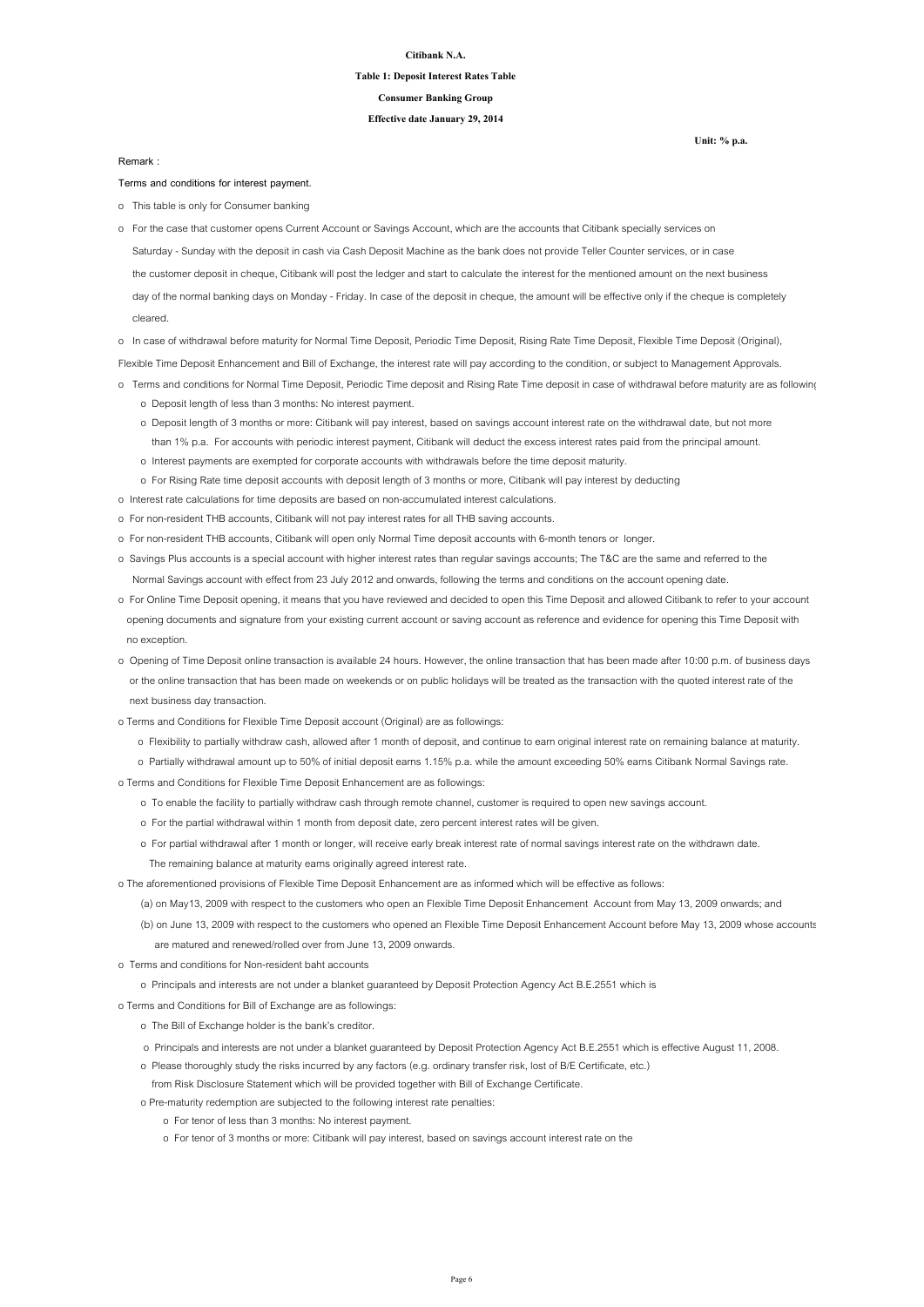#### **Citibank N.A.**

### **Table 1: Deposit Interest Rates Table**

#### **Effective date January 29, 2014**

#### **Consumer Banking Group**

### **Other Terms and Conditions**

**Announcement date January 28, 2014**

**(Vira-anong C. Phutrakul )**

**Managing Director, Retail Banking Head**

**Authorize Signature…………………….**

8. Citibank may offer gifts to new customers and on the anniversary program. Annual gifts may be given to all existing customers who eligible to the program under terms and conditions which will be announced and informed to the customers accordingly.

9. Citibank reserves the right to change conditions and interest rates as appropriate which will be in line with economic situation. Citibank will announce for the changes accordingly.

1. Citigold customers are customers who have sum of Deposit and Investment balance 2 million baht and up. However, Citibank reserves the right to cancel Citigold membership in case that customers have total balance lower than 2 million baht for 12 consecutive months according to Citibank conditions.

2. Citibanking customers are customers who have sum of Deposit and Investment balance 100,000 baht and up. This includes all Citibank and Citigroup staff who have sum of Deposit and Investment balance less than 100,000 baht.

3. Corporate customers are corporate that open accounts with Consumer Banking Group and have sum of Deposit and Investment balance 100,000 baht and up.

4. All Citibank customers will be eligible for interest rate on this Interest Rates Table and will be eligible for additional special rate no more than 0.75% p.a. The special interest is subject to customer's asset under management amount and bank management approval. The mentioned special rate does not apply to auto rollover Time deposit, all types of Saving accounts and Rising Rate Time deposit .

5. Citibank can offer additional interest rate 0.25%p.a.on top of announced interest rate to all Citibank and Citigroup staff. The mentioned special rate does not apply to all types of Saving accounts, Rising Rate Time deposit and auto rollover Time deposit.

7. Citibank can offer Citigold interest rate to Citibanking customers who add deposit balance to 2 million baht and up according to the conditions of Citigold customers.

6. Volume is total deposit balance of customers and their relatives on a same day.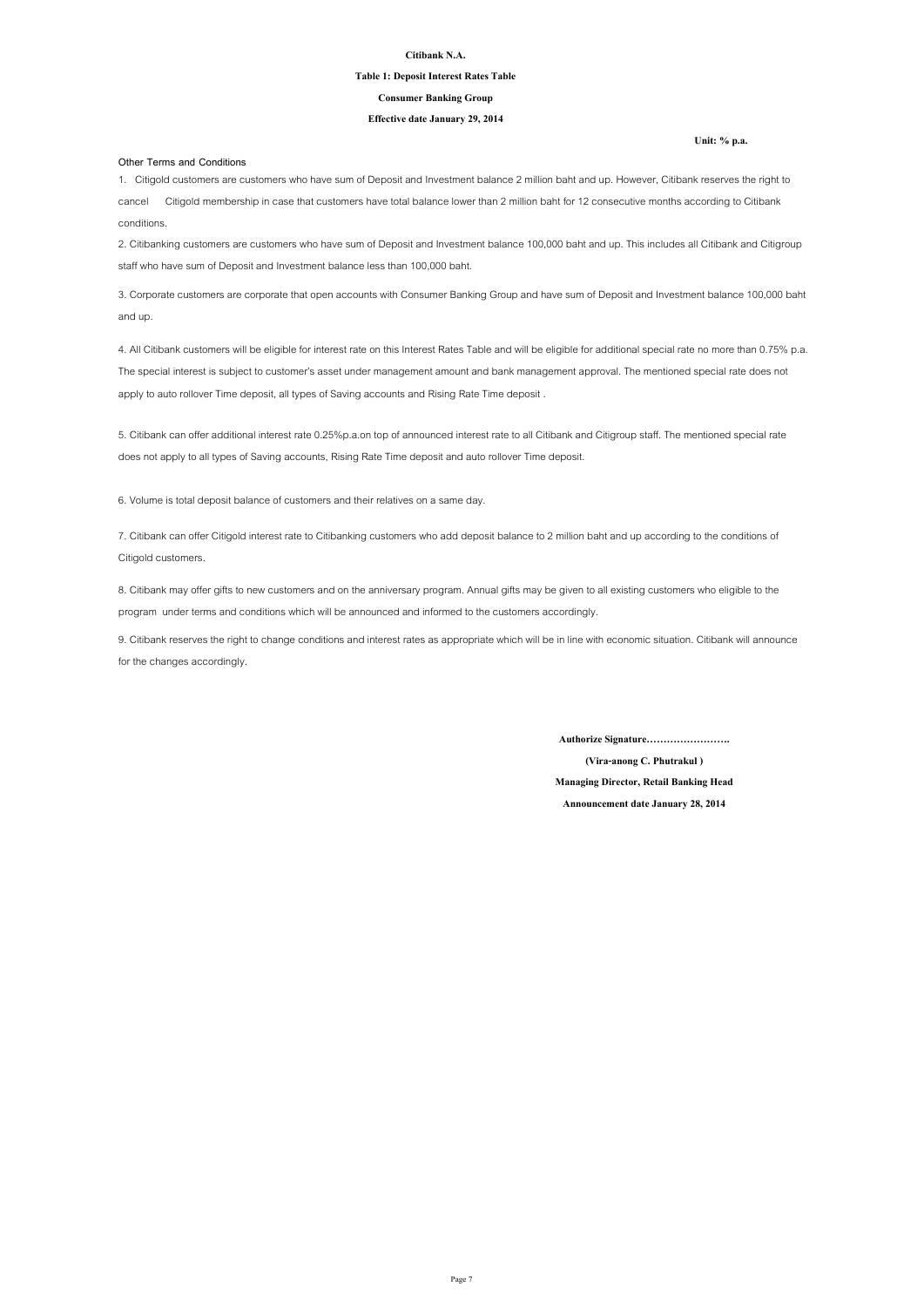| Citibank N.A.                                                                         |                                        |                                               |                                     |                                  |  |  |  |  |  |  |
|---------------------------------------------------------------------------------------|----------------------------------------|-----------------------------------------------|-------------------------------------|----------------------------------|--|--|--|--|--|--|
| 1/<br><b>Table 2: Lending Interest Rates</b>                                          |                                        |                                               |                                     |                                  |  |  |  |  |  |  |
| <b>Consumer Banking Group</b>                                                         |                                        |                                               |                                     |                                  |  |  |  |  |  |  |
|                                                                                       | <b>Effective date January 29, 2014</b> |                                               |                                     |                                  |  |  |  |  |  |  |
|                                                                                       |                                        |                                               |                                     | Unit: % p.a.                     |  |  |  |  |  |  |
|                                                                                       |                                        | A. Reference Interest Rates                   |                                     |                                  |  |  |  |  |  |  |
| 1. Minimum Loan Rate                                                                  |                                        | <b>MLR</b>                                    | 7.25                                |                                  |  |  |  |  |  |  |
| 2. Minimum Overdraft Rate                                                             |                                        | <b>MOR</b>                                    | N/A                                 |                                  |  |  |  |  |  |  |
| 3. Minimum Retail Rate                                                                |                                        | <b>MRR</b>                                    | N/A                                 |                                  |  |  |  |  |  |  |
| 4. Others (if any)                                                                    |                                        |                                               |                                     |                                  |  |  |  |  |  |  |
|                                                                                       |                                        |                                               |                                     | Unit: % p.a.                     |  |  |  |  |  |  |
|                                                                                       |                                        | <b>B. Maximum Interest Rates</b>              |                                     |                                  |  |  |  |  |  |  |
| <b>B</b> (1) Consumer Loan                                                            | <b>Personel Loan</b>                   |                                               | <b>Housing Loan</b>                 | <b>Overdraft with Collateral</b> |  |  |  |  |  |  |
|                                                                                       | <b>With Collateral</b>                 | <b>Without Collateral</b>                     |                                     |                                  |  |  |  |  |  |  |
|                                                                                       | MLR-0.50% $^{27}$ (Currently is        |                                               | MLR-0.50% $^{27}$ (Currently is     |                                  |  |  |  |  |  |  |
| 5. Ceiling Rate                                                                       | equal to $6.75\%$ )                    | N/A                                           | equal to $6.75\%$ )                 | 5.75                             |  |  |  |  |  |  |
| 6. Maximum Default Interest Rate                                                      | $15.00^{4/}$                           | N/A                                           | $15.00^{4/}$                        | N/A                              |  |  |  |  |  |  |
|                                                                                       |                                        |                                               |                                     |                                  |  |  |  |  |  |  |
| <b>B</b> (2) Commercial Loan                                                          | Overdraft                              | Short Term $\left(\leq 1$ Year) <sup>3/</sup> | Long Term $(>1$ Year) <sup>3/</sup> |                                  |  |  |  |  |  |  |
| 7. Ceiling Rate                                                                       | $\rm N/A$                              | 20.99                                         | 20.99                               |                                  |  |  |  |  |  |  |
| 8. Maximum Default Interest Rate                                                      | $\rm N/A$                              | 20.99                                         | 20.99                               |                                  |  |  |  |  |  |  |
|                                                                                       |                                        |                                               |                                     |                                  |  |  |  |  |  |  |
| Remark:                                                                               |                                        |                                               |                                     |                                  |  |  |  |  |  |  |
| 1/ Exclude the type of credits in which BOT has stipulated the specific criteria.     |                                        |                                               |                                     |                                  |  |  |  |  |  |  |
| 2/ Ceiling rate for Housing Loan approved before year 2011 is 20.32%                  |                                        |                                               |                                     |                                  |  |  |  |  |  |  |
| 3/ Product not being offered currently                                                |                                        |                                               |                                     |                                  |  |  |  |  |  |  |
| 4/ Maximum default interest rate for Housing Loan approved before year 2011 is 45.63% |                                        |                                               |                                     |                                  |  |  |  |  |  |  |
|                                                                                       |                                        |                                               |                                     |                                  |  |  |  |  |  |  |
|                                                                                       |                                        |                                               |                                     |                                  |  |  |  |  |  |  |
|                                                                                       |                                        |                                               |                                     |                                  |  |  |  |  |  |  |
|                                                                                       | (Vira-anong C. Phutrakul)              |                                               |                                     |                                  |  |  |  |  |  |  |
| <b>Managing Director, Retail Banking Head</b>                                         |                                        |                                               |                                     |                                  |  |  |  |  |  |  |

 **Announcement date January 28, 2014**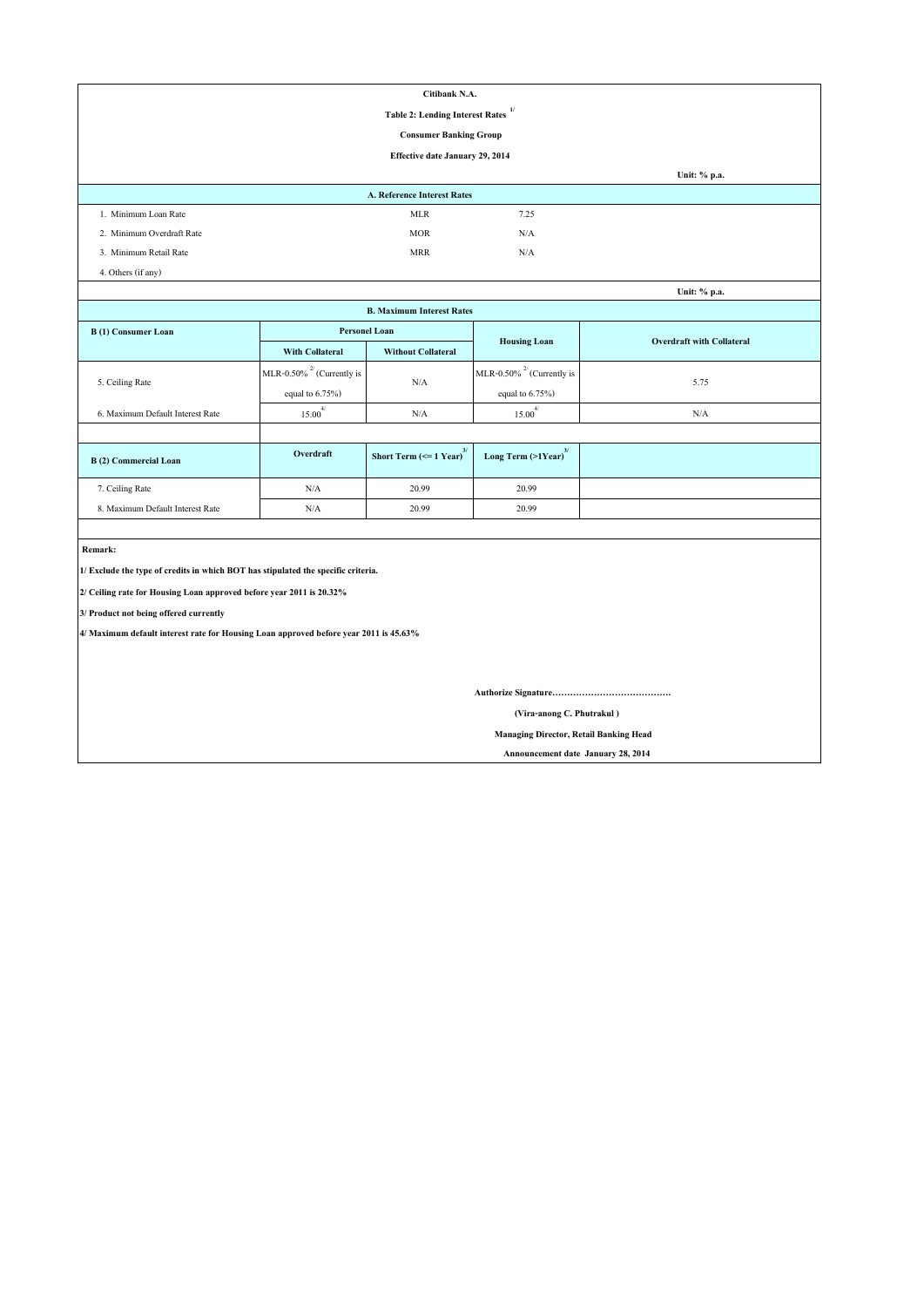|                                                                                    |                        | Citibank N.A.                                                                                  |                                                                |               |
|------------------------------------------------------------------------------------|------------------------|------------------------------------------------------------------------------------------------|----------------------------------------------------------------|---------------|
|                                                                                    |                        | Table 3: Fees/ Charges and Penalty Related to Deposit and Lending <sup>1</sup> and Others Fees |                                                                |               |
|                                                                                    |                        | <b>Consumer Banking Group</b>                                                                  |                                                                |               |
|                                                                                    |                        | <b>Effective date January 29, 2014</b>                                                         |                                                                |               |
|                                                                                    |                        |                                                                                                |                                                                |               |
| <b>A. Fee related to Deposit</b> <sup>3/</sup>                                     |                        | <b>Unit: THB</b>                                                                               | $Remark$ <sup>4/</sup>                                         |               |
|                                                                                    |                        |                                                                                                | Total average balance lower than 2 million baht for Citigold   |               |
| 1. Below minimum balance account service fee                                       |                        | 100 THB/Account/month (Charges by Quarter) for Citibanking                                     | customer and Total average balance lower than 100,000 baht for |               |
|                                                                                    |                        |                                                                                                | Citibanking customer                                           |               |
| <b>B.</b> Fee related to Lending                                                   |                        | <b>Unit: THB</b>                                                                               |                                                                |               |
|                                                                                    |                        | <b>Personal Loan</b>                                                                           |                                                                |               |
| B (1) Consumer Loan: Actual and reasonable expenses                                | <b>With Collateral</b> | <b>Without Collateral</b>                                                                      | <b>Housing Loan</b>                                            | <b>Remark</b> |
| 1. Expenses paid to government authorities i.e.,                                   |                        |                                                                                                |                                                                |               |
|                                                                                    | 0.05% of loan amount   |                                                                                                |                                                                |               |
| 1) Stamp duty                                                                      | or maximum 10,000      | N/A                                                                                            | $0.05\%$ of loan amount or maximum                             |               |
|                                                                                    | baht                   |                                                                                                | 10,000 baht                                                    |               |
|                                                                                    | 1% of the loaned       |                                                                                                |                                                                |               |
|                                                                                    |                        | N/A                                                                                            | $1\%$ of the loaned amount or                                  |               |
| 2) Mortgage Registration Fee                                                       | amount or maximum      |                                                                                                | maximum 200,000 baht                                           |               |
|                                                                                    | 200,000 baht           |                                                                                                |                                                                |               |
| 2. Expenses paid to the third or external parties i.e.,                            |                        |                                                                                                |                                                                |               |
| In general case                                                                    |                        |                                                                                                |                                                                |               |
| 1) Credit Bureau search fee<br>2/                                                  | N/A                    | $\rm N/A$                                                                                      | N/A                                                            |               |
| 2) Collateral Appraisal expenses                                                   | Maximum 4,000 baht     | N/A                                                                                            | Maximum 4,000 baht                                             |               |
| 3) Insurance premium                                                               | Rate subject to        | N/A                                                                                            | Rate subject to insurance company                              |               |
|                                                                                    | insurance company      |                                                                                                |                                                                |               |
| 4) Payment fee through other counters/ channels                                    |                        | N/A                                                                                            |                                                                |               |
| (Bangkok Metropolitan area and Greater bangkok charge per                          |                        |                                                                                                |                                                                |               |
| transaction / upcountry charge per transaction (actual costs))                     |                        |                                                                                                |                                                                |               |
| Citibank N.A.                                                                      | Free                   |                                                                                                | Free                                                           |               |
| <b>Bangkok Bank</b>                                                                | 20 THB/ 35 THB         |                                                                                                | 20 THB/ 35 THB                                                 |               |
| Thai Military Bank                                                                 | 20 THB/ 35 THB         |                                                                                                | 20 THB/ 35 THB                                                 |               |
| <b>Bank of Ayudhya</b>                                                             | 20 THB/ 35 THB         |                                                                                                | 20 THB/ 35 THB                                                 |               |
| Krung Thai Bank                                                                    | 25 THB/ 25 THB         |                                                                                                | 25 THB/ 25 THB                                                 |               |
| Kasikorn Bank                                                                      | 25 THB/ 35 THB         |                                                                                                | 25 THB/ 35 THB                                                 |               |
| Siam Commercial Bank                                                               | 25 THB/ 40 THB         |                                                                                                | 25 THB/ 40 THB                                                 |               |
| In default case                                                                    |                        |                                                                                                |                                                                |               |
| 1) Returned Cheque fee (other commercial banks)                                    | N/A                    | N/A                                                                                            | N/A                                                            |               |
| (2) Fee for insufficient fund (In case of payment by debiting                      |                        |                                                                                                |                                                                |               |
| from the account of other commercial banks)                                        | N/A                    | N/A                                                                                            | N/A                                                            |               |
|                                                                                    | Maximum 225            |                                                                                                |                                                                |               |
| 3) Debt Collection Expenses                                                        | baht/billing cycle     | N/A                                                                                            | Maximum 225 baht/billing cycle                                 |               |
| 3. Operating cost of commercial bank                                               |                        |                                                                                                |                                                                |               |
| In general case                                                                    |                        |                                                                                                |                                                                |               |
| 2/                                                                                 |                        |                                                                                                |                                                                |               |
| 1) Collateral Appraisal expenses                                                   | N/A                    | N/A                                                                                            | N/A                                                            |               |
| (2) Fee for a new statement requested (for the second copy or                      | N/A                    | N/A                                                                                            | N/A                                                            |               |
| more)                                                                              |                        | N/A                                                                                            | Free                                                           |               |
| 3) Loan processing fee                                                             | Free                   |                                                                                                |                                                                |               |
| In default case<br>2/                                                              |                        |                                                                                                |                                                                |               |
| 3) Debt Collection Expenses<br>B(2) Commerical Loan: Actual and reasonable expense | N/A                    | N/A<br>Overdraft                                                                               | N/A                                                            | Remark        |
|                                                                                    |                        |                                                                                                |                                                                |               |
| 1. N/A                                                                             |                        | N/A                                                                                            |                                                                | N/A           |